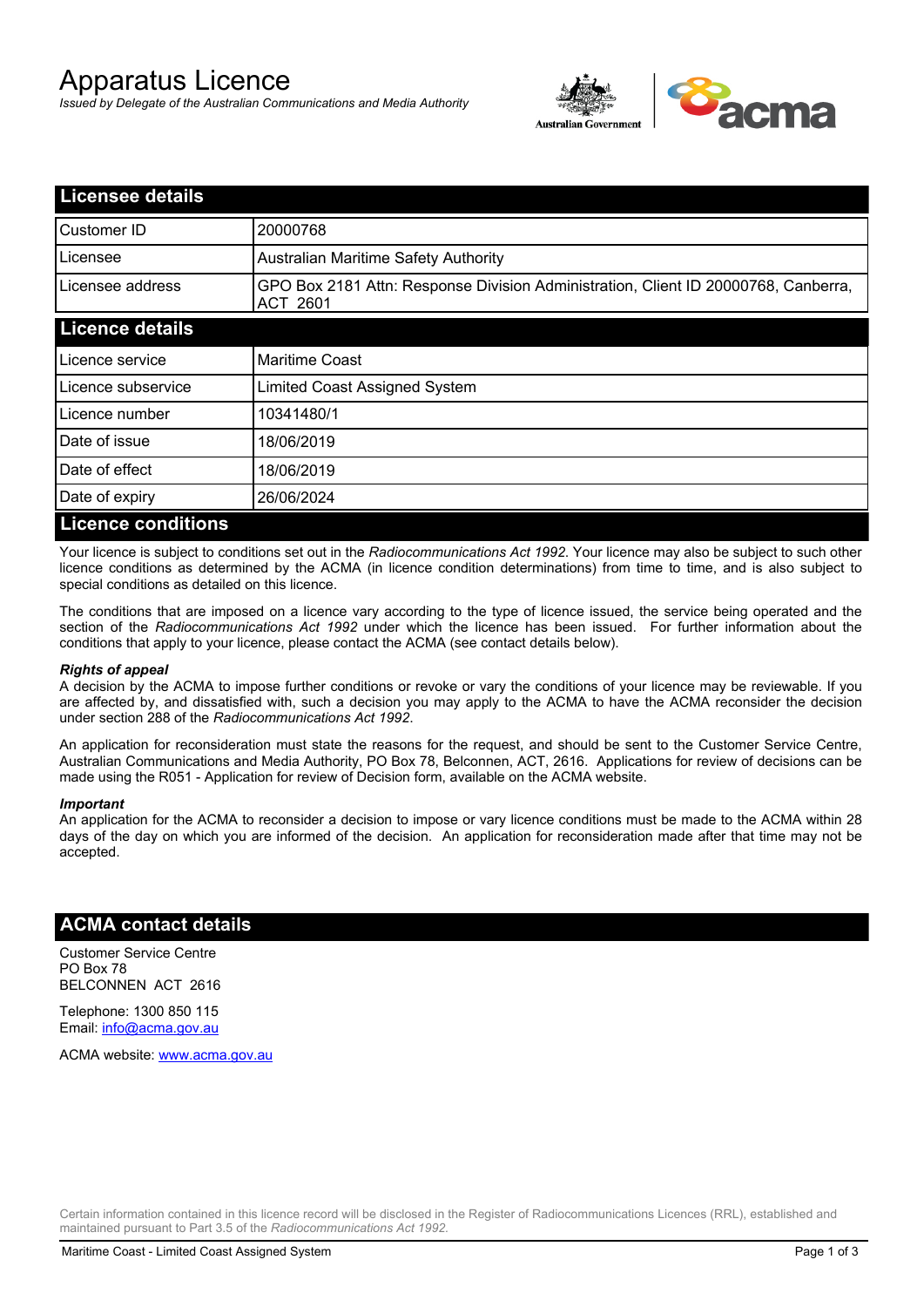# **Advisory Notes applying to licence no.: 10341480/1**

Conditions applicable to the operation of Limited Coast Assigned System authorised under this licence can be found in the Radiocommunications Licence Conditions (Apparatus Licence) Determination and the Radiocommunications Licence Conditions (Maritime Coast Licence) Determination. Copies of these determinations are available from the ACMA and from the ACMA home page (www.acma.gov.au).